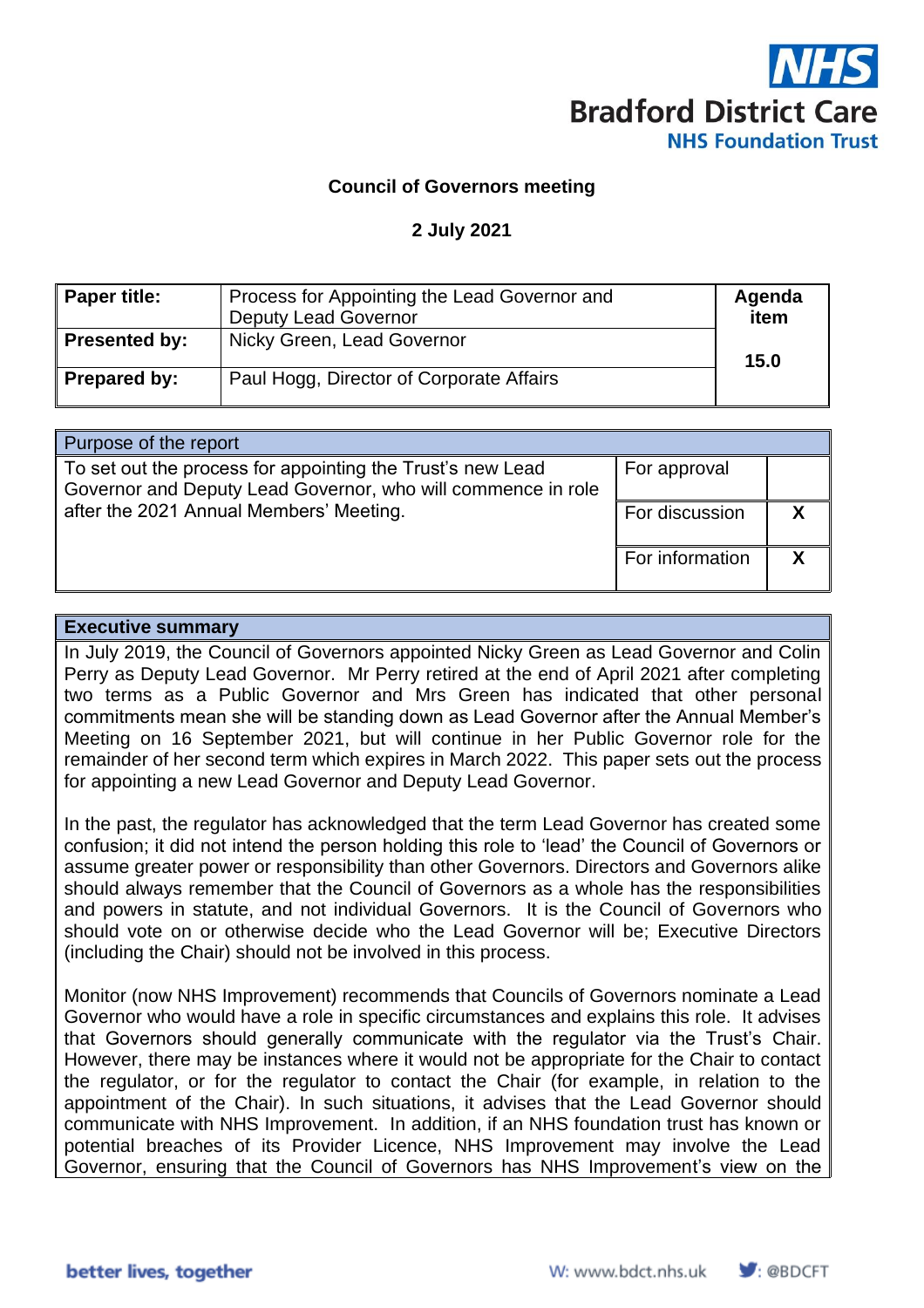progress a trust is making in addressing identified concerns and failings. This would assist the Council of Governors in holding the Board of Directors to account.

Foundation Trusts are also allowed to have a Deputy Lead Governor and we have adopted this arrangement at the Trust. The role of Lead and Deputy Lead Governor have developed locally at the Trust in a number of ways and the current duties are set out in Appendix 1.

It is proposed that:

- Any Governors interested in undertaking the Lead Governor or Deputy Lead Governor roles should forward their expressions of interest to the Trust Chair **by 30 July 2021**. The expression of interest should outline, in no more than 250 words, reasons for wishing to undertake the role(s) (see attached template at Appendix 2);
- If two or more Governors express an interest in the Lead Governor role, an additional meeting of the Council of Governors would be arranged (which is proposed to be immediately after the Annual Members' Meeting in September) to consider potential candidates. At the meeting, Governors will be given the opportunity to ask supplementary questions of candidates that have completed a nomination.
- A secret ballot would take place at that meeting where those Governors in attendance would be able to vote for their preferred candidate. In the event of a tie, the Chair would draw lots;
- If two or more Governors express an interest in the Deputy Lead Governor role, the same process would be arranged to choose the preferred candidate;
- If only one expression of interest is received for each role, those Governors will automatically be appointed and the Council of Governors notified before the Annual Members' Meeting; and
- The Lead Governor/Deputy Lead Governor roles will continue to be annual appointments;

Any Governor who is interested about these roles can also contact one of the following for further information: the current Lead Governor; Trust Chair; Senior Independent Director; or Director of Corporate Affairs.

| Do the recommendations in this paper                                    | <b>State below</b> | If yes please set out what action |
|-------------------------------------------------------------------------|--------------------|-----------------------------------|
| have any impact upon the                                                | 'Yes' or 'No'      | has been taken to address this in |
| requirements of the protected groups<br>identified by the Equality Act? | <b>No</b>          | your paper                        |

## Recommendation

The Council of Governors is asked to:

- Note the process for appointing a new Lead Governor and Deputy Lead Governor;
- formally thank Mrs Green for her time and commitment whilst undertaking the Lead Governor role;
- individually consider standing for either role in line with the process summarised in the paper;
- note the possibility of an additional meeting of the Council of Governors on 16 September, if required, to appoint to these roles.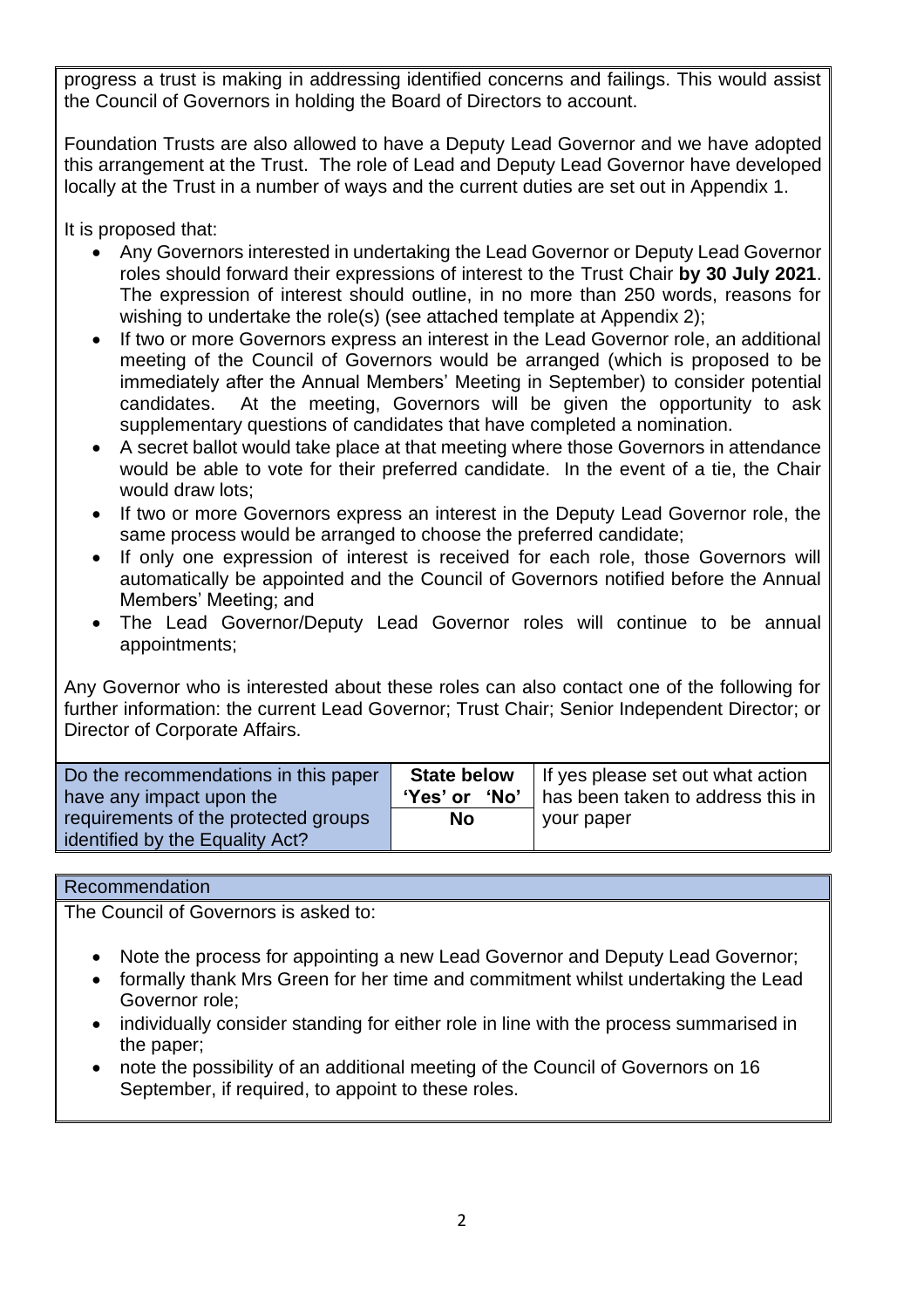| <b>Strategic vision</b>               |                                      |                                                                               |                                    |                            |
|---------------------------------------|--------------------------------------|-------------------------------------------------------------------------------|------------------------------------|----------------------------|
| <b>Providing</b><br>excellent quality | <b>Creating the</b><br>best place to | Please mark those that apply with an X<br><b>Supporting</b><br>people to live | <b>Financial</b><br>sustainability | Governance<br>and well-led |
| services and<br>seamless access       | work                                 | to their fullest<br>potential                                                 | growth and<br>innovation           |                            |
|                                       |                                      |                                                                               |                                    |                            |

| <b>Care Quality Commission domains</b> |                  |                   |        |                 |
|----------------------------------------|------------------|-------------------|--------|-----------------|
| Please mark those that apply with an X |                  |                   |        |                 |
| <b>Safe</b>                            | <b>Effective</b> | <b>Responsive</b> | Caring | <b>Well Led</b> |
|                                        |                  |                   |        |                 |
|                                        |                  |                   |        |                 |

| <b>Relationship to the Board</b><br><b>Assurance Framework (BAF)</b> | The work contained with this report links to the following<br>strategic risk(s) as identified in the BAF:<br>$N/A$ .<br>$\bullet$                                                                                                                                        |
|----------------------------------------------------------------------|--------------------------------------------------------------------------------------------------------------------------------------------------------------------------------------------------------------------------------------------------------------------------|
| <b>Links to the Corporate Risk</b><br><b>Register (CRR)</b>          | The work contained with this report links to the following<br>corporate risk(s) as identified in the CRR:<br>$N/A$ .<br>$\bullet$                                                                                                                                        |
| <b>Compliance and regulatory</b><br><b>implications</b>              | The following compliance and regulatory implications<br>have been identified as a result of the work outlined in this<br>report:<br>Working with the NHS Improvement regulatory<br>framework.<br>Compliance with the Foundation Trust Code of<br>$\bullet$<br>Governance |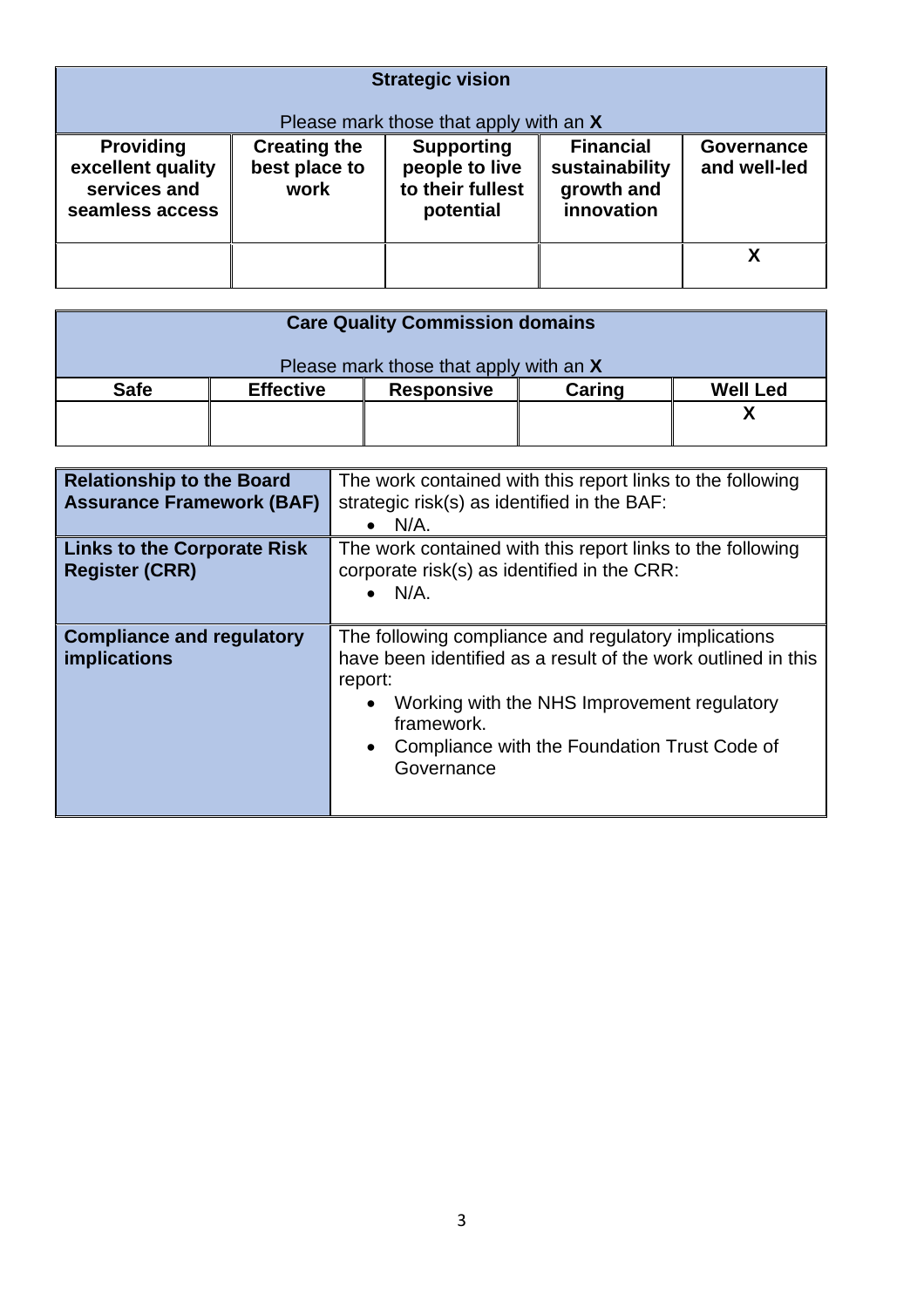# **Lead Governor / Deputy Lead Governor Roles**

## **Duties of the Lead Governor/Deputy Lead Governor**

The current duties of the Lead Governor include:

- Undertaking the Deputy Chair role (leading the Council of Governors in exceptional circumstances) when it is not appropriate for the Trust Chair, Deputy Chair or another Non-Executive Director to do so);
- Meeting with the Chair and Senior Independent Director regarding the annual performance appraisal of the Trust Chair;
- Leading Governors on the Nominations Committee in the process for appointing a Chair or Non-Executive Directors;
- Acting as a point of contact and liaison for the Chair and Senior Independent Director;
- Attending regular meetings with the Chair, Senior Independent Director, Director of Corporate Affairs and Deputy Lead Governor to receive updates about the Trust and feedback on behalf of other Governors;
- Presenting the Membership Report at the Annual Members' Meeting;
- Chairing informal Governor-only meetings, if required; and
- Acting as a point of contact with NHS Improvement or the Care Quality Commission, if required.

The current duties of the Deputy Lead Governor include:

- Deputising for the Lead Governor on the above duties;
- Meeting with the Chair and Senior Independent Director regarding the annual performance appraisal of the Trust Chair;
- Attending regular meetings with the Chair, Senior Independent Director, Director of Corporate Affairs and Lead Governor to receive updates about the Trust.

#### **Person Specification**

To be able to fulfil this role effectively, the Lead Governor / Deputy lead Governor should ideally have some or all of the following attributes:

- Have the confidence of Governor colleagues and of members of the Board of Directors;
- Be able to commit the necessary time to the role;
- Have the ability to influence and negotiate at different levels;
- Be able to present a well-reasoned argument;
- Be committed to the success of the Foundation Trust;
- Demonstrate an understanding of the Trust's Constitution and how the Trust is influenced by other organisations.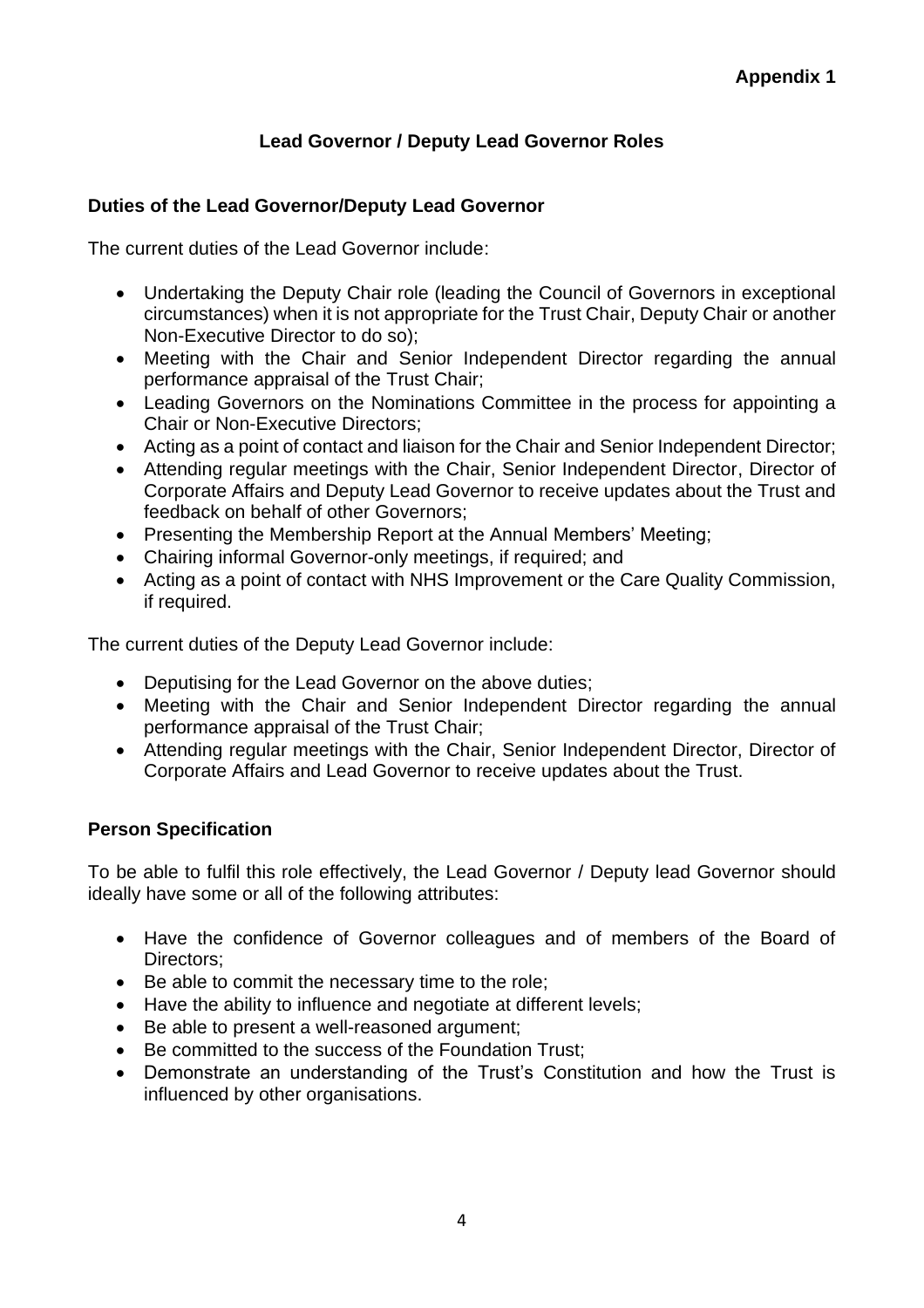# **Expression of Interest for the Role of Lead Governor**

Your Name:

Please outline (in no more than 250 words) why you are interested in undertaking the Lead Governor role:

**Return of Your Nomination:**

Please return this to Paul Hogg, Director of Corporate Affairs via email: [paul.hogg@bdct.nhs.uk](mailto:paul.hogg@bdct.nhs.uk) **by 5.00pm on Friday, 30 July 2021.**